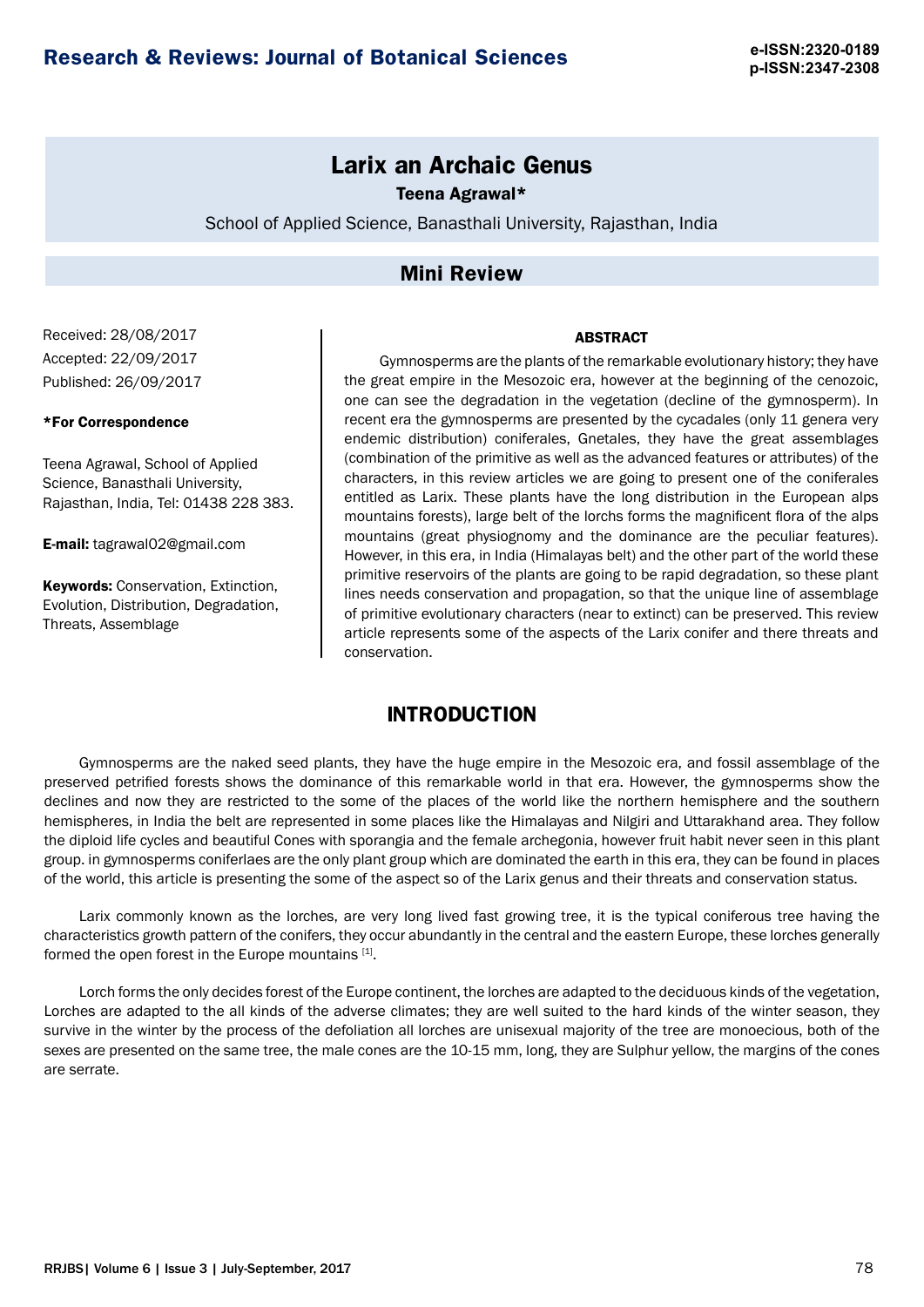# **Research & Reviews: Journal of Botanical Sciences e-ISSN:2320-0189**



Figure 1. *Larix decidua*.



Figure 2. *Larix decidua* cones.

The female cones are pinked colour or the dark purples, seed cones are about the 2.5 to 4 cm long, the seed cones persist in to the plant for the 10 years or long  $[2]$ .

## LITERATURE REVIEW

#### Distribution

The European lorch are widely distributed in to the mountains of the eastern, southern, and central Europe's, from south western to the Italy and Poland. The Larix species are the typical European conifers, they reach the height of the 45-50 meters, the life span of the tree are the 500-600 years, in the higher elevation the Larix species has the age of the 1000 years, here it is the slow growing and long living  $[3,4]$ .

Species of the Larix occurs in wide range of the climatic conditions, some of them are the low lands subarctic plains, in valleys of the rivers, in cold mountains, the soil are affected by the permafrost, and the climate is subarctic, with severe cold winters<sup>[5]</sup>.

#### Plant Habit

The Larix has many species, some are enlisted as: *Larix deciduas, L. griffthi, L. gmelini, L. kaempferi* (Japanese-lorch), *L. laricina* (American lorch), *L. mastersiana*, *L. occidentalis* (Figures 1-3).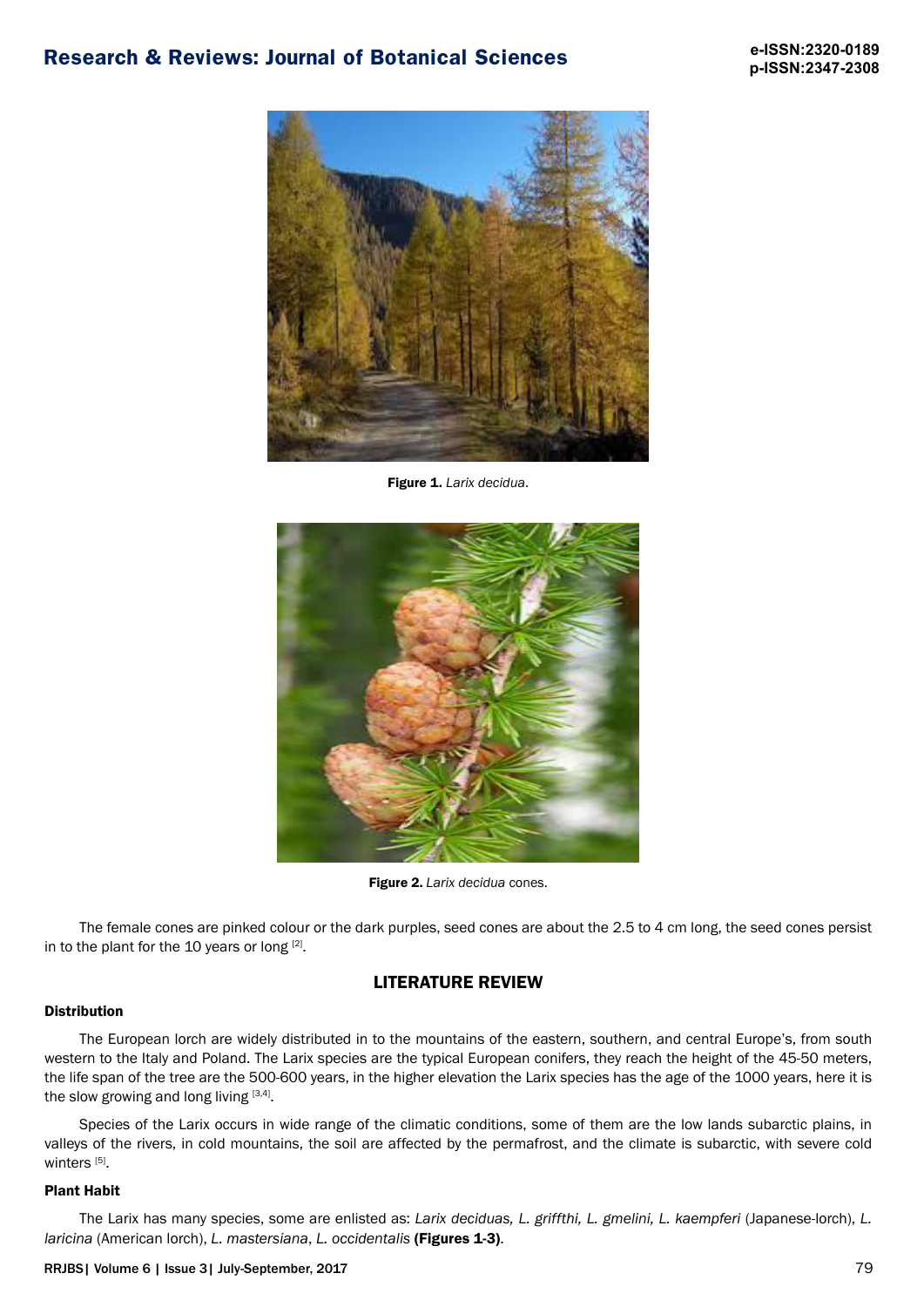# **p-ISSN:2347-2308**

# **Research & Reviews: Journal of Botanical Sciences e-ISSN:2320-0189**

The trunk is monopodial, straight, the diameter of the trunk is 3-4 meters, the bark is fissured, from dark below the reddish below, the needles are in the group of the 25-40 in a bunch, they are arranged on the long branchlet [6].

When any ecosystem of the forest disturbs than the Larix are the only species of the ecosystem which the ecosystem pioneers in the forest, so they are the early colonizers in the ecosystems [7].

They form the pure strands of the forest species, with the other alpines vegetation, in the alpine vegetation the Larix forms the main wood of the silviculture's, due to the resistance towards the adaptability and resistance towards the weather [8].



Figure 3. Larix species.

### Phylogeny of the Larix

One of the first attempt for the phylogenetic evaluation of the Larix has been done by the Bobrov, and Lepage and basinger, they discuss the following kinds of the phylogeny of the Larix [9-11].

- a) Ancestral Larix: species with exserted bracts,
	- *L. occidentalis*
	- *L. potaninni*
	- *L. griffitiana*
	- *L. masterniana*
- b) Species with non exserted bracts
	- *L. lariciana*
	- *L. decidua*
	- *L. sibirica. L. gemelini*

However, till 2007 five other work on the phylogeny of the genus has been done, these are enlisted as Semerikov and Lascoux, utilises the isozymes technology, Gernandt and Liston analyse the nuclear ribosomal DNA (nrDNA) internal transcribed spacer (ITS) region in 7 species of Larix*,* used pollen cpDNA to split 12 species of Larix into three sister clades, Gros-Louis went deeper, using genetic markers from the nuclear, chloroplast, and mitochondrial genomes to study ten species. These are the some of the short summary of the work on the Larix [12-15].

## **DISCUSSION**

#### Uses of the Larix

- **1.** The Larix is economically and traditionally important wood, these forms the magnificent timber liens of the Europe.
- **2.** The leaves grow very fast. so, they utilize for the medicinal purposes.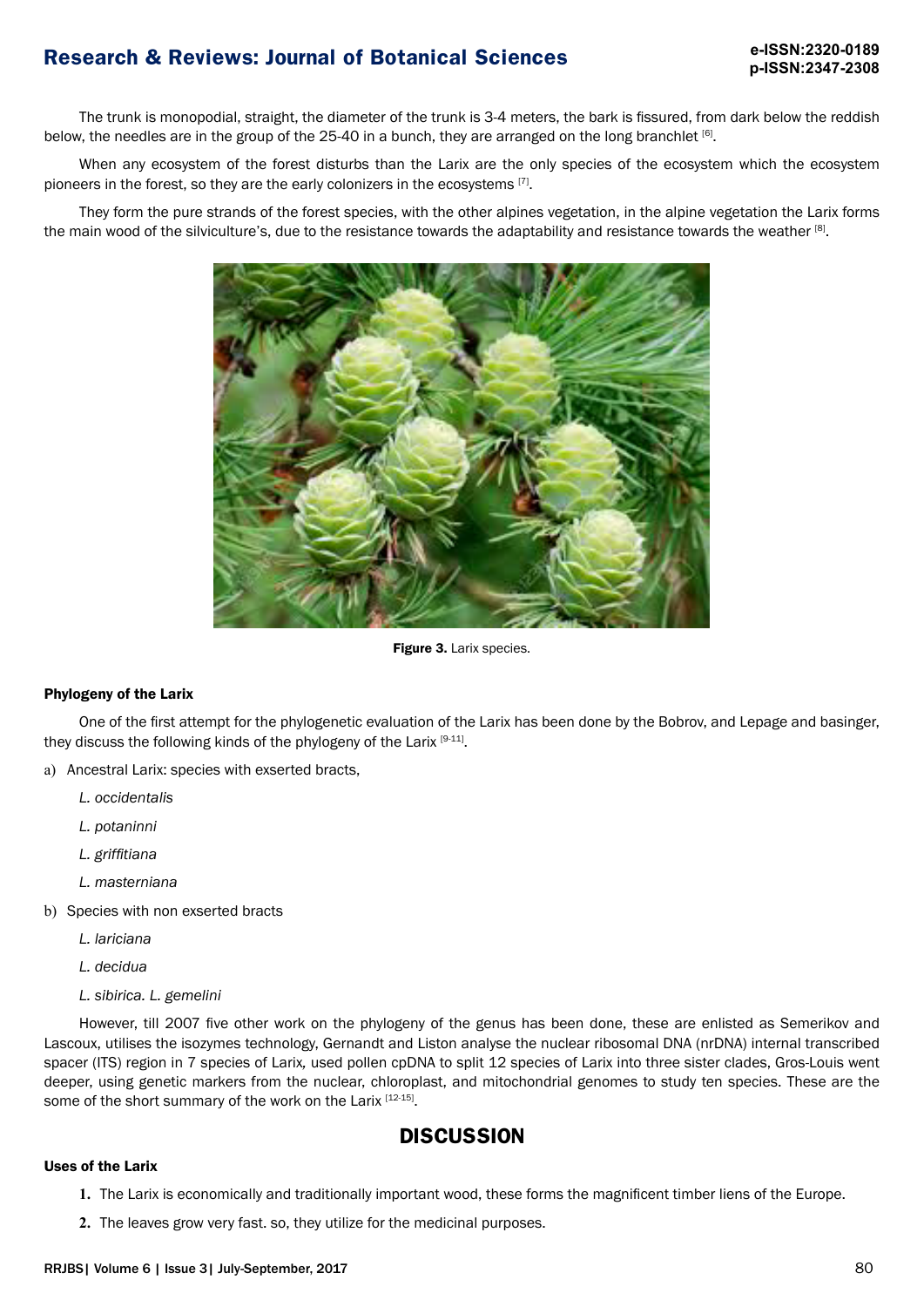# **Research & Reviews: Journal of Botanical Sciences e-ISSN:2320-0189**

**3.** High adaptable to the adverse conditions.

**4.** The wood is very durable.

**5.** The sapwood is totally different form the heartwood, the color and the texture of the wood is also very different, which is according to their utilization.

**6.** The wood is hard and they have the very fine fragrance, due to this they are utilized for the different purposes.

**7.** The tannins and the resin contemns of the woods is also very high about the 10 percent, for this they are utilized for the various purposes.

**8.** The wood is also very durable under water stress conditions.

**9.** The Larix wood is largely used for the construction of the different substances and the many kinds of the furniture's.

**10.**In the European mountains the wood is used for the formation of the wooden houses.

**11.** The wood is used for the formation of the wooden floor and the furniture of the various kinds.

**12.**The wood is used for the formation of them any wooden structures like the gates and the door and the other wooden appliances.

**13.**The Larix is used for the pulp wood. The larch resin is used as the traditional medicines for the treatment of the many kinds of the diseases.

**14.**Form the larch tree turpentine is extracted, which also the sources of the various kinds of the drugs and the medicines.

**15.**The larch essentials oils are sources of the various kinds of the medicines.

**16.**The larch wood is used for the formation of the o one of the musical instrument known as the ALPHOM; it is the large devices, which is used for the music purposes, however traditionally it was used as the transmission of the knowledge form one mountain to another mountain.

However, the whole of the Larix is of variety of uses, they are the worshipped god tree for the tribal peoples of the alps mountain forests [16-18].

### **CONCLUSION**

### Conservation

IUCN red data lists declared that plant as endangered (2006), after the continuous logging and utilization of the tree for the various purposes in different part of the world, since in the Europe and the other part of the world these trees are utilised for the construction purposes, and the regeneration of the tree is not coincided with the other kinds of the growth parameters of the tree. Logging of the tree is considered as the main factor for the degradation of the genus in China, Japan, America and other part of the world, so these beautiful and evolutionary beneficial lines of the evolution needs the conservation for the reservoirs of the genotypes and the other main uses of the tree.

### **REFERENCES**

- 1. Bobrov EG. Kratkiy obzor vidov Listvennits- Synopsis specierum generis Larix Miller. Novit Syst Pl Vasc. 1972;9:4-15.
- 2. Ronch F Da, et al. *Larix decidua* and other larches in Europe: Distribution, habitat, usage and threats. 2001.
- 3. Farjon A. *Larix gmelinii*. The IUCN red list of threatened species. 2013.
- 4. Farjon A. *Larix laricina*. The IUCN red list of threatened species. 2013.
- 5. Farjon A. *Larix lyallii*. The IUCN red list of threatened species. 2013.
- 6. Farjon A. *Larix occidentalis*. The IUCN red list of threatened species 2013.
- 7. Farjon A. *Larix sibirica*. The IUCN red list of threatened species 2013.
- 8. Gernandt DS and Liston A. Internal transcribed spacer region evolution in Larix and *Pseudotsgua* (Pinaceae). Am J Bot 1999;86:711-723.
- 9. Gower Stith T and James HR. Larches: Deciduous conifers in an evergreen world. BioScience. 1990;40:818-826.
- 10. Katsuki T and Luscombe D. *Larix kaempferi*. The IUCN red list of threatened species. 2013.
- 11. LePage BA and Basinger JF. The evolutionary history of the genus Larix (*Pinaceae*). The evolutionary history of the genus Larix (*Pinaceae*). 1995;19-29.